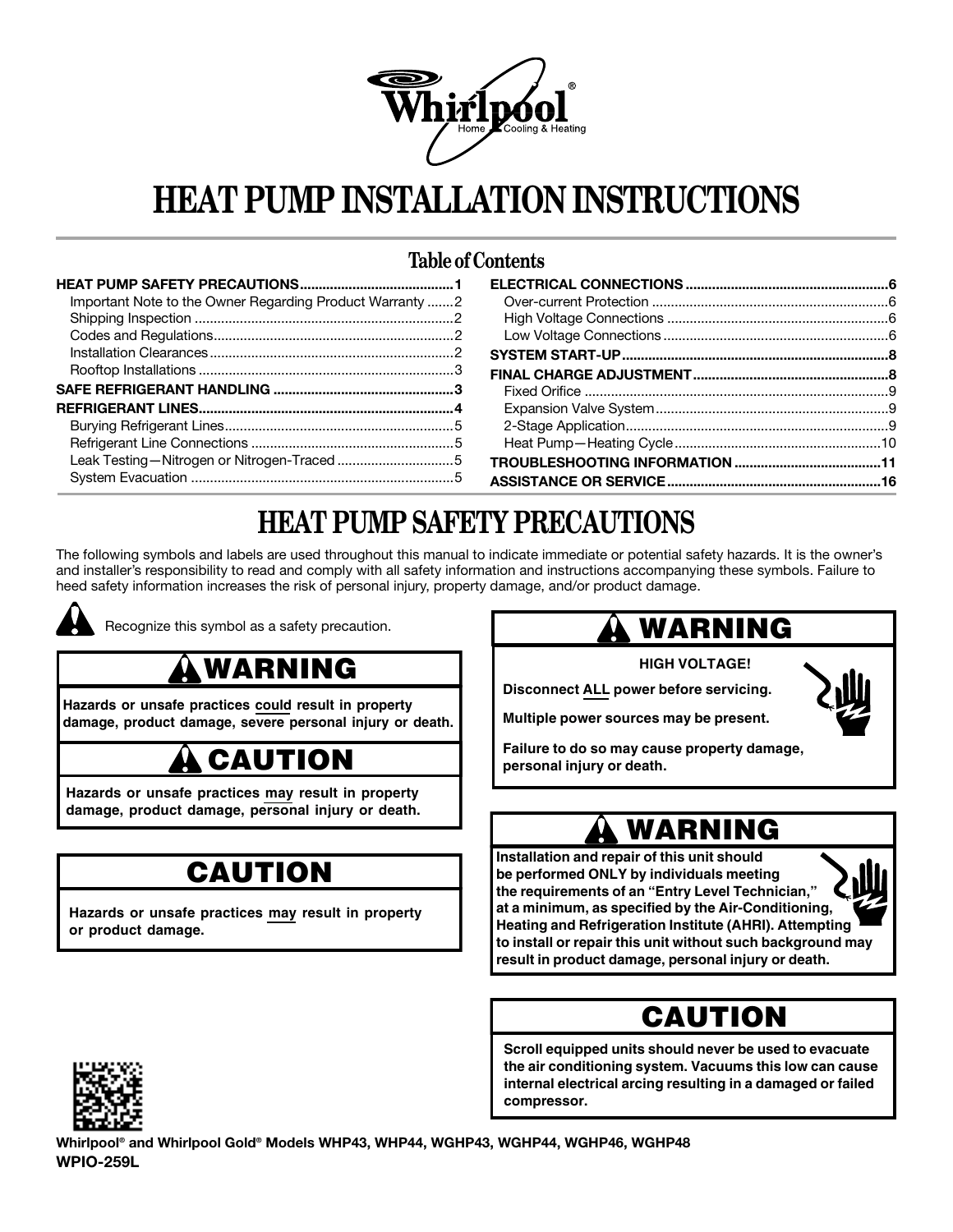### **Important Note to the Owner Regarding Product Warranty**

Your warranty certificate is supplied as a separate document with the unit installed by your contractor. Read the limited warranty certificate carefully to determine what is and is not covered. Keep the warranty certificate in a safe place. If you are unable to locate the warranty certificate, please contact your installing contractor, or contact customer service at 1-866-944-7575 to obtain a copy.

To receive the 10-Year Parts Limited Warranty, online registration must be completed within 60 days of installation. Online registration is not required in California or Quebec.

Product limited warranty certificates for models currently in production can be viewed at www.whirlpoolhvac.com. If your model is not currently in production or does not appear on the website, please contact your installing contractor or contact customer service at 1-866-944-7575 to obtain a copy of your warranty certificate.

To register your unit, go to www.whirlpoolhvac.com. Click on the manufacturer's Comfort Commitment™ Warranty link located at the bottom center of the home page. Next, click on the Click Here to Register Your Product link located at the top center of the page, and complete the forms in the manner indicated.

### **Shipping Inspection**

Always keep the unit upright; laying the unit on its side or top may cause equipment damage. Shipping damage and subsequent investigation is the responsibility of the carrier. Verify the model number, specifications, electrical characteristics and accessories are correct prior to installation. The distributor or manufacturer will not accept claims from dealers for transportation damage or installation of incorrectly shipped units.

### **Codes and Regulations**

This product is designed and manufactured to comply with national codes. Installation in accordance with such codes and/ or prevailing local codes/regulations is the responsibility of the installer. The manufacturer assumes no responsibility for equipment installed in violation of any codes or regulations.

The United States Environmental Protection Agency (EPA) has issued various regulations regarding the introduction and disposal of refrigerants. Failure to follow these regulations may harm the environment and can lead to the imposition of substantial fines. Should you have any questions please contact the local office of the EPA.

If replacing a condensing unit or air handler, the system must be manufacturer-approved and Air Conditioning, Heating and Refrigeration Institute (AHRI) matched.

**NOTE:** Installation of unmatched systems is not allowed.

Operating the unit in a structure that is not complete (either as part of new construction or renovation) will void the warranty.

### **Installation Clearances**

Special consideration must be given to the location of the heat pump(s) in regard to structures, obstructions, other units and any/ all other factors that may interfere with air circulation. Where possible, the top of the unit should be completely unobstructed; however, if vertical conditions require placement beneath an obstruction, there should be a minimum of 60" (152 cm) between the top of the unit and the obstruction(s). The specified dimensions meet requirements for air circulation only. Consult all appropriate regulatory codes prior to determining final clearances.

Another important consideration in selecting a location for the unit(s) is the angle to obstructions. Either side adjacent the valves can be placed toward the structure provided the side away from the structure maintains minimum service clearance.

**NOTE:** Corner installations are strongly discouraged.



#### **Minimum Airflow Clearance—in. (cm)**

| Model Type       |        | в      |         | AA      |
|------------------|--------|--------|---------|---------|
| Residential      | 10(25) | 10(25) | 18 (46) | 20(51)  |
| Light Commercial | 12(31) | 12(31) | 18 (46) | 24 (61) |

This unit can be located at the ground floor level or on flat roofs. At ground floor level, the unit must be on a solid, level foundation that will not shift or settle. To reduce the possibility of sound transmission, the foundation slab should not be in contact with or be an integral part of the building foundation. Ensure the foundation is sufficient to support the unit. A concrete slab raised above ground level provides a suitable base.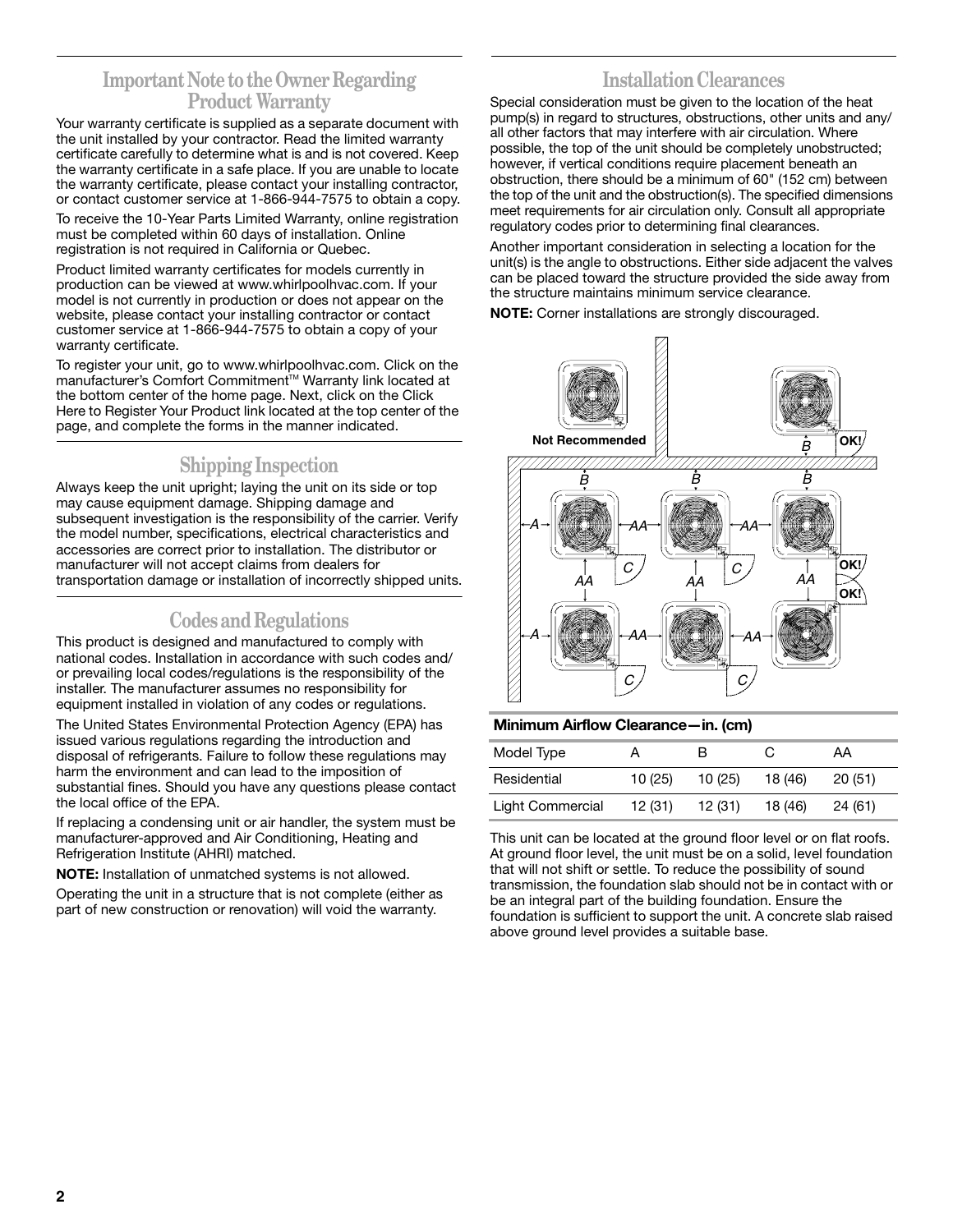### **Rooftop Installations**

If it is necessary to install this unit on a roof structure, ensure the roof structure can support the weight and that proper consideration is given to the weather-tight integrity of the roof. Since the unit can vibrate during operation, sound vibration transmission should be considered when installing the unit. Vibration absorbing pads or springs can be installed between the unit legs or frame and the roof mounting assembly to reduce noise vibration.

**NOTE:** These units require special location consideration in areas of heavy snow accumulation and/or areas with prolonged continuous subfreezing temperatures. Heat pump unit bases have cutouts under the outdoor coil that permit drainage of frost accumulation.

Situate the unit to permit free unobstructed drainage of the defrost water and ice. In more severe weather locations, it is recommended that the unit be elevated to allow unobstructed drainage and airflow.

The following elevation minimums are recommended:

| <b>Design Temperature</b>                           | <b>Suggested Minimum Elevation</b> |
|-----------------------------------------------------|------------------------------------|
| $+15^{\circ}$ F (-9 $^{\circ}$ C) and above         | $2\frac{1}{2}$ " (6.4 cm)          |
| $-5^{\circ}$ (-20.6°C) to +14° (-10°C) 8" (20.3 cm) |                                    |
| below $-5^{\circ}$ ( $-20.6^{\circ}$ C)             | $12"$ (30.5 cm)                    |

## **SAFE REFRIGERANT HANDLING**

While these items will not cover every conceivable situation, they should serve as a useful guide.

### Goodman 12 **WARNING**

**To avoid possible injury, explosion or death, practice safe handling of refrigerants.**

## **WARNING**

**Refrigerants are heavier than air. They can "push out" the oxygen in your lungs or in any enclosed space. To avoid possible difficulty in breathing or death:**

- space. By law, all refrigerants must be reclaimed. **• Never purge refrigerant into an enclosed room or**
- **If an indoor leak is suspected, throughly ventilate the area before beginning work.**
- **Liquid refrigerant can be very cold. To avoid possible frostbite or blindness, avoid contact and wear gloves and goggles. If liquid refrigerant does contact your skin or eyes, seek medical help immediately.**
- **Always follow EPA regulations. Never burn refrigerant, as poisonous gas will be produced.**

### **WARNING**

**To avoid possible explosion:**

- **Never apply flame or steam to a refrigerant cylinder. If you must heat a cylinder for faster charging, partially immerse it in warm water.**
- Never fill a cylinder more than 80% full of liquid **refrigerant.**
- **Never add anything other than R-22 to an R-22 cylinder or R-410A to an R-410A cylinder. The service equipment used must be listed or certified for the type of refrigerant used.**
- **Store cylinders in a cool, dry place. Never use a cylinder as a platform or a roller.**

## **WARNING**

Goodman 15 **disposable) service cylinders when removing refrigerant To avoid possible explosion, use only returnable (not from a system.**

- **Ensure the cylinder is free of damage which could lead to a leak or explosion.**
- **Ensure the hydrostatic test date does not exceed 5 years.**
- **Ensure the pressure rating meets or exceeds 400 lbs.**
- **When in doubt, do not use cylinder.**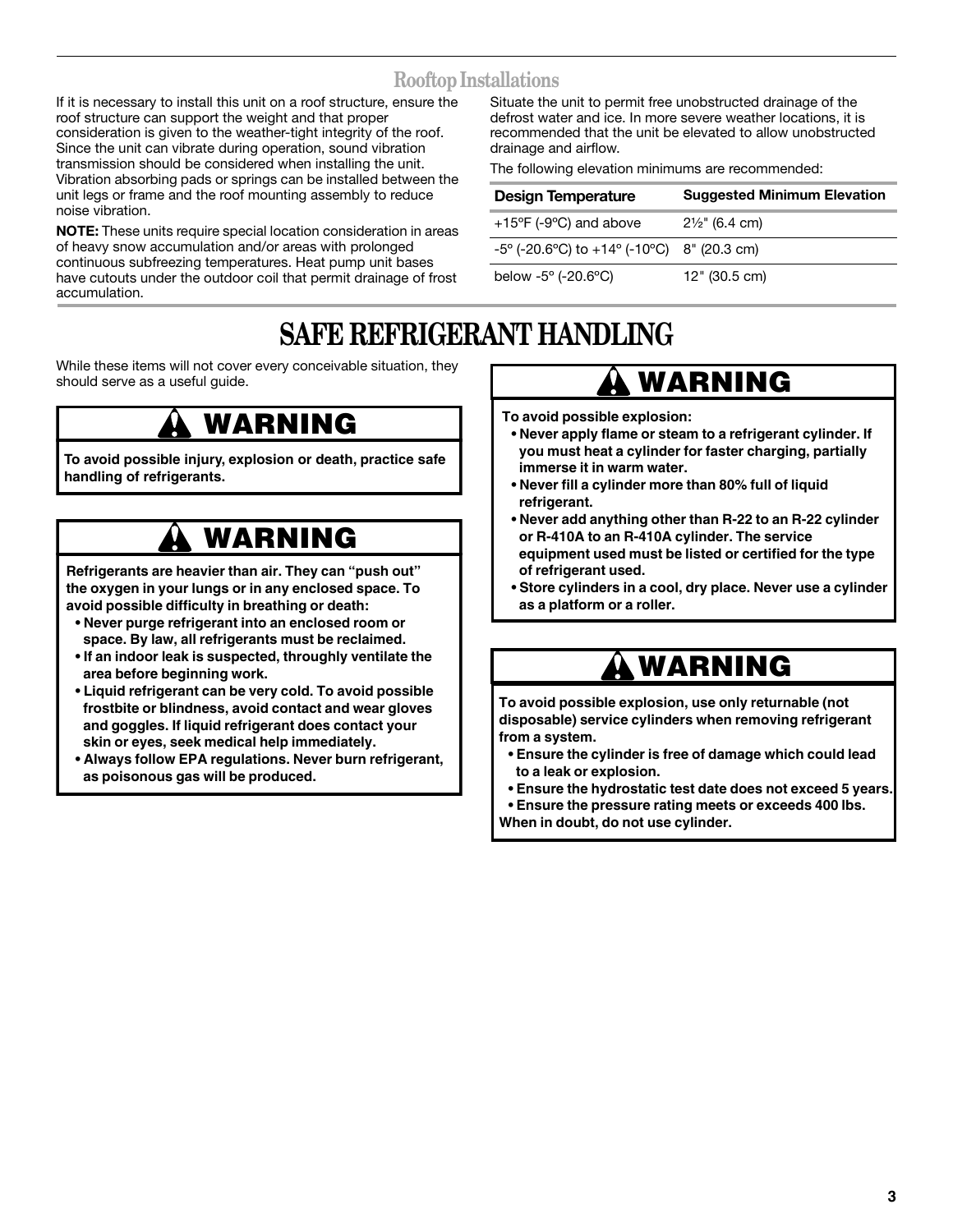## **REFRIGERANT LINES**

### **CAUTION**

The compressor POE oil for R-410A units is extremely **susceptible to moisture absorption and could cause compressor failure. Do not leave system open to atmosphere any longer than necessary for installation.**

Use only refrigerant-grade (dehydrated and sealed) copper tubing to connect the heat pump with the indoor evaporator. After cutting the tubing, install plugs to keep refrigerant tubing clean and dry prior to and during installation. Tubing should always be cut square, keeping the ends round and free from burrs. Clean the tubing to prevent contamination.

**NOTE:** Do not let the refrigerant lines come in direct contact with plumbing, ductwork, floor joists, wall studs, floors and walls. When running refrigerant lines through a foundation or wall, openings should allow for sound and vibration absorbing material to be placed or installed between tubing and foundation. Any gap between the foundation or wall and refrigerant lines should be filled with a pliable silicon-based caulk, RTV or a vibration damping material. Avoid suspending refrigerant tubing from joists and studs with rigid wire or straps that would come in contact with the tubing. Use an insulated or suspension-type hanger. Keep both lines separate and always insulate the suction line.

These sizes are recommended for line lengths of 79 ft (24 m) or less to obtain optimum performance. For alternate line sizing options or runs of more than 79 ft (24 m), refer to Remote Cooling Service Manual, TP-107 Long Line Set Application R- 410A or contact your distributor for assistance.

| Recommended Interconnecting Tubing-ft (m) |                                           |               |                                                     |               |                                     |               |
|-------------------------------------------|-------------------------------------------|---------------|-----------------------------------------------------|---------------|-------------------------------------|---------------|
|                                           | 0 to 24<br>(7)                            |               | 25 to 49<br>(8 to 15)                               |               | 50 to 79<br>$(15 \text{ to } 24)^*$ |               |
|                                           | <b>Conditioner Line Diameter (in. OD)</b> |               |                                                     |               |                                     |               |
| <b>Unit Tons</b>                          |                                           |               | <b>Suction Liquid Suction Liquid Suction Liquid</b> |               |                                     |               |
| $1\frac{1}{2}$                            | $\frac{5}{8}$                             | $\frac{1}{4}$ | $\frac{3}{4}$                                       | $\frac{3}{8}$ | $\frac{3}{4}$                       | $\frac{3}{8}$ |
| 2                                         | $\frac{5}{8}$                             | $\frac{1}{4}$ | $\frac{3}{4}$                                       | $\frac{3}{8}$ | $\frac{3}{4}$                       | $\frac{3}{8}$ |
| $2\frac{1}{2}$                            | $\frac{5}{8}$                             | $\frac{1}{4}$ | $\frac{3}{4}$                                       | $\frac{3}{8}$ | 7/8                                 | $\frac{3}{8}$ |
| 3                                         | $\frac{3}{4}$                             | $\frac{3}{8}$ | 7/8                                                 | $\frac{3}{8}$ | $1\frac{1}{8}$                      | $\frac{3}{8}$ |
| $3\frac{1}{2}$                            | $\frac{7}{8}$                             | $\frac{3}{8}$ | $1\frac{1}{8}$                                      | $\frac{3}{8}$ | $1\frac{1}{8}$                      | $\frac{3}{8}$ |
| 4                                         | 7∕8                                       | $\frac{3}{8}$ | $1\frac{1}{8}$                                      | $\frac{3}{8}$ | $1\frac{1}{8}$                      | $\frac{3}{8}$ |
| 5                                         | $\frac{7}{8}$                             | $\frac{3}{8}$ | $1\frac{1}{8}$                                      | $\frac{3}{8}$ | $1\frac{1}{8}$                      | $\frac{3}{8}$ |

\*For lines greater than 79 ft (24 m) in length or vertical elevation changes more than 50 ft (15 m), refer to the Remote Cooling Service Manual or contact your distributor for assistance.

Mounting the evaporator coil above the heat pump will require an inverted loop in the suction line adjacent or near the connection to the evaporator coil. The top of the loop must be slightly higher than the top of the evaporator coil.



Mounting the heat pump above the evaporator coil will require an oil trap in the suction line. Install one oil trap at the evaporator for a height difference of more than 15 ft (4.5 m) between indoor and outdoor units.



Insulation is necessary to avoid condensation from forming and dropping from the suction line. Armaflex (or satisfactory equivalent) with  $\frac{3}{8}$ " (1 cm) minimum wall thickness is recommended. In severe conditions (hot, high humidity areas),  $\frac{1}{2}$ " (1.3 cm) insulation may be required. Insulation must be installed in a manner which keeps tubing from damage and contamination.

Where possible, drain as much residual compressor oil from existing systems, lines and traps; pay close attention to low areas where oil may collect.

**NOTE:** If changing refrigerant types, ensure the indoor coil and metering device is compatible with the type of refrigerant being used; otherwise, the indoor coil must be replaced.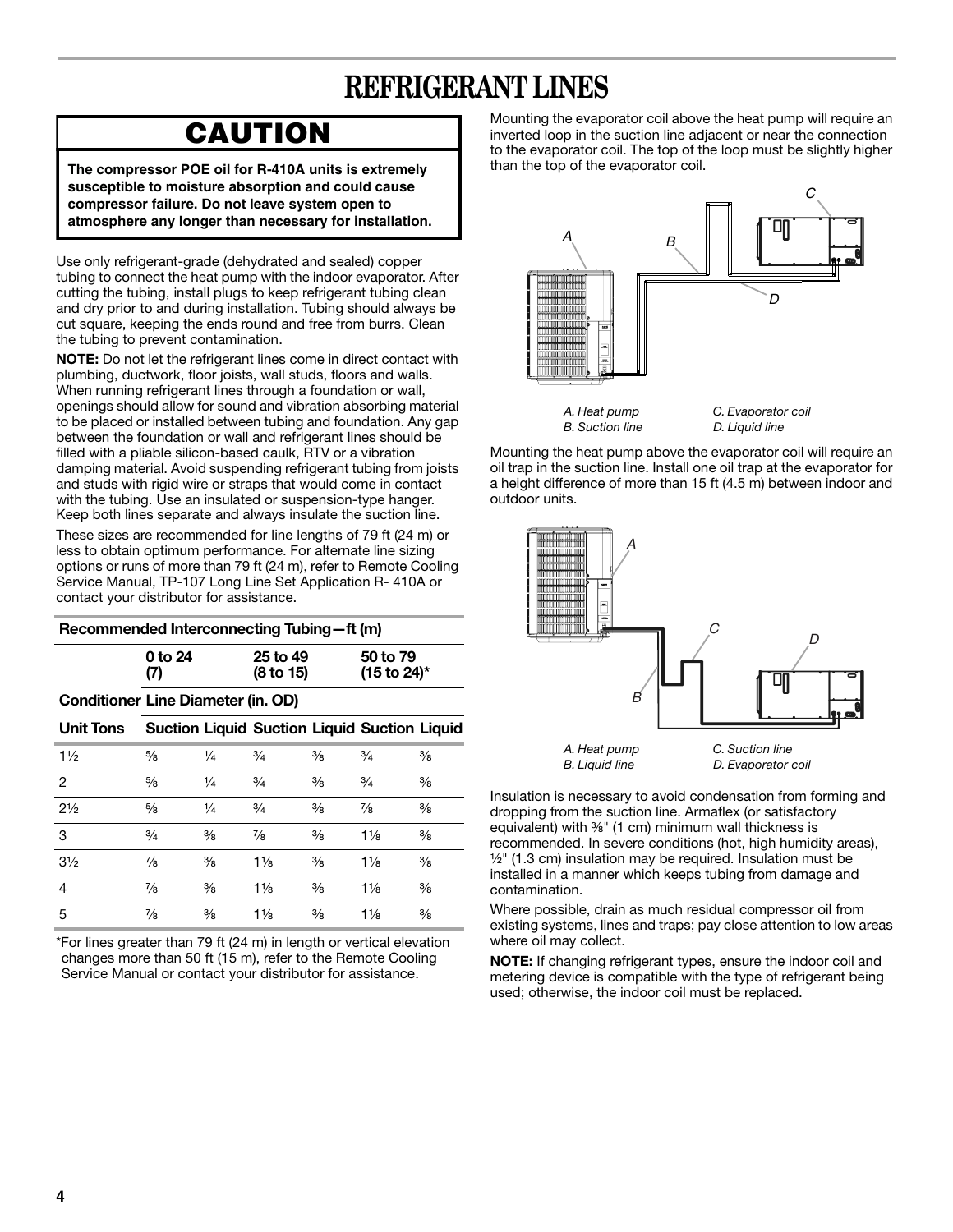### **Burying Refrigerant Lines**

If burying refrigerant lines cannot be avoided, use the following checklist.

- **1.** Insulate liquid and suction lines separately.
- **2.** Enclose all underground portions of the refrigerant lines in waterproof material (conduit or pipe) sealing the ends where tubing enters/exits the enclosure.
- **3.** If the lines must pass under or through a concrete slab, ensure lines are adequately protected and sealed.

### **Refrigerant Line Connections**

**IMPORTANT:** To avoid overheating the service valve, TXV valve or filter dryer while brazing, wrap the component with a wet rag, or use a thermal heat trap compound. Be sure to follow the manufacturer's instruction when using the heat trap compound.

**NOTE:** Remove Schrader valves from service valves before brazing tubes to the valves. Use a brazing alloy of 2% minimum silver content. Do not use flux.

Torch heat required to braze tubes of various sizes is proportional to the size of the tube. Tubes of smaller size require less heat to bring the tube to brazing temperature before adding brazing alloy. Applying too much heat to any tube can melt the tube. Service personnel must use the appropriate heat level for the size of the tube being brazed.

**NOTE:** The use of a heat shield when brazing is recommended to avoid burning the serial plate or the finish on the unit.

- **1.** The ends of the refrigerant lines must be cut square, deburred, cleaned and be round and free from nicks or dents. Any other condition increases the chance of a refrigerant leak.
- **2.** "Sweep" the refrigerant line with nitrogen or inert gas during brazing to prevent the formation of copper-oxide inside the refrigerant lines. The POE oils used in R-410A applications will clean any copper-oxide present from the inside of the refrigerant lines and spread it throughout the system. This may cause a blockage or failure of the metering device.
- **3.** After brazing, quench the joints with water or a wet cloth to prevent overheating of the service valve.
- **4.** Ensure the filter dryer paint finish is intact after brazing. If the paint of the steel filter dryer has been burned or chipped, repaint or treat with a rust preventive. This is especially important on suction line filter dryers which are continually wet when the unit is operating.

#### **NOTES:**

- Be careful not to kink or dent refrigerant lines. Kinked or dented lines will cause poor performance or compressor damage.
- Do not make final refrigerant line connection until plugs are removed from refrigerant tubing.
- Before brazing, verify indoor piston size by checking the piston kit chart packaged with indoor unit.

**Leak Testing—Nitrogen or Nitrogen-Traced**

## **WARNING**

**To avoid the risk of fire or explosion, never use oxygen, high pressure air or flammable gases for leak testing of a refrigeration system.**

## **WARNING**

To avoid possible explosion, the line from the nitrogen **cylinder must include a pressure regulator and a pressure relief valve. The pressure relief valve must be set to open at no more than 150 psig.**

Pressure test the system using dry nitrogen and soapy water to locate leaks. If you wish to use a leak detector, charge the system to 10 psi using the appropriate refrigerant, and then use nitrogen to finish charging the system to working pressure. Apply the detector to suspect areas. If leaks are found, repair them. After repair, repeat the pressure test. If no leaks exist, proceed to system evacuation.

### **System Evacuation**

Condensing unit liquid and suction valves are closed to contain the charge within the unit. The unit is shipped with the valve stems closed and caps installed.

**NOTE:** Do not open valves until the system is evacuated.

## **WARNING**

#### **REFRIGERANT UNDER PRESSURE!**

**Failure to follow proper procedures may cause property damage, personal injury or death.**

**NOTE:** Scroll compressors should never be used to evacuate or pump down a heat pump or air conditioning system.

## **CAUTION**

**Prolonged operation at suction pressures less than 20 psig for more than 5 seconds will result in overheating of the scrolls and permanent damage to the scroll tips, drive bearings and internal seal.**

- **1.** Connect the vacuum pump with 250 micron capability to the service valves.
- **2.** Evacuate the system to 250 microns or less using suction and liquid service valves. Using both valves is necessary as some compressors create a mechanical seal separating the sides of the system.
- **3.** Close pump valve and hold vacuum for 10 minutes. Typically pressure will rise during this period.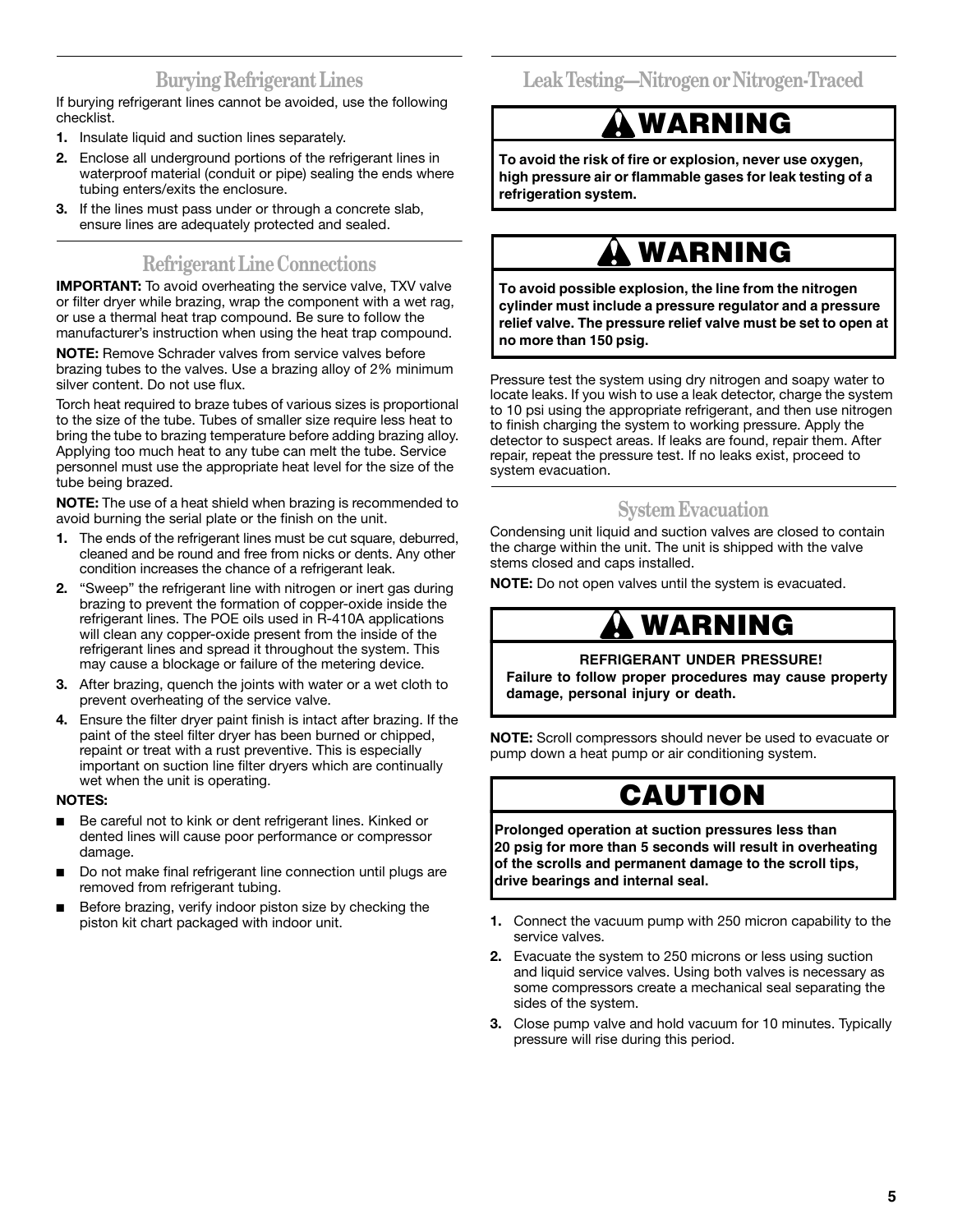

- If the pressure rises to 1,000 microns or less and remains steady, the system is considered leak-free; proceed to start-up.
- If pressure rises above 1,000 microns but holds steady below 2,000 microns, moisture and/or noncondensibles may be present or the system may have a small leak. Return to Step 2: If the same result is encountered, check for leaks as previously indicated and repair as necessary, and then repeat evacuation.
- If pressure rises above 2,000 microns, a leak is present. Check for leaks as previously indicated and repair as necessary, and then repeat evacuation.

# **ELECTRICAL CONNECTIONS**

## **WARNING**

**HIGH VOLTAGE!**

Goodman 21 **Disconnect ALL power before servicing.**



**personal injury or death due to electric shock.**

**Wiring must conform with NEC or CEC and all local codes. Undersized wires could cause poor equipment performance, equipment damage or fire.**

# <u>WARNING</u>

**To avoid the risk of fire or equipment damage, use copper conductors.**

### Goodman 23 **NOTICE**

**Units with reciprocating or rotary compressors and non-bleed TXV's require a Hard Start Kit.**

The unit rating plate lists pertinent electrical data necessary for proper electrical service and over-current protection. Wires should be sized to limit voltage drop to 2% (maximum) from the main breaker or fuse panel to the unit.

Consult the NEC, CEC and all local codes to determine the correct wire gauge and length.

Local codes often require a disconnect switch located near the unit; do not install the switch on the unit. Refer to the installation instructions supplied with the indoor furnace/air handler for specific wiring connections and indoor unit configuration. Likewise, consult the instructions packaged with the thermostat for mounting and location information.

### **Over-current Protection**

The following over-current protection devices are approved for use.

- Time-delay fuses
- HACR-type circuit breakers

These devices have sufficient time delay to permit the motor compressor to start and accelerate its load.

### **High Voltage Connections**

Route power supply and ground wires through the high-voltage port and terminate in accordance with the wiring diagram provided inside the control panel cover.

### **Low Voltage Connections**

The indoor transformer must supply 24-volt AC low-voltage power to the outdoor section for the control wiring. Cooling only units require 25VA minimum, and heat pump units require 40VA minimum. Low voltage wiring for 2-stage units depends on the thermostat used and the number of control wires between the indoor unit and the heat pump. Route the control wires through the low voltage port and terminate in accordance with the wiring diagram provided inside the control panel cover.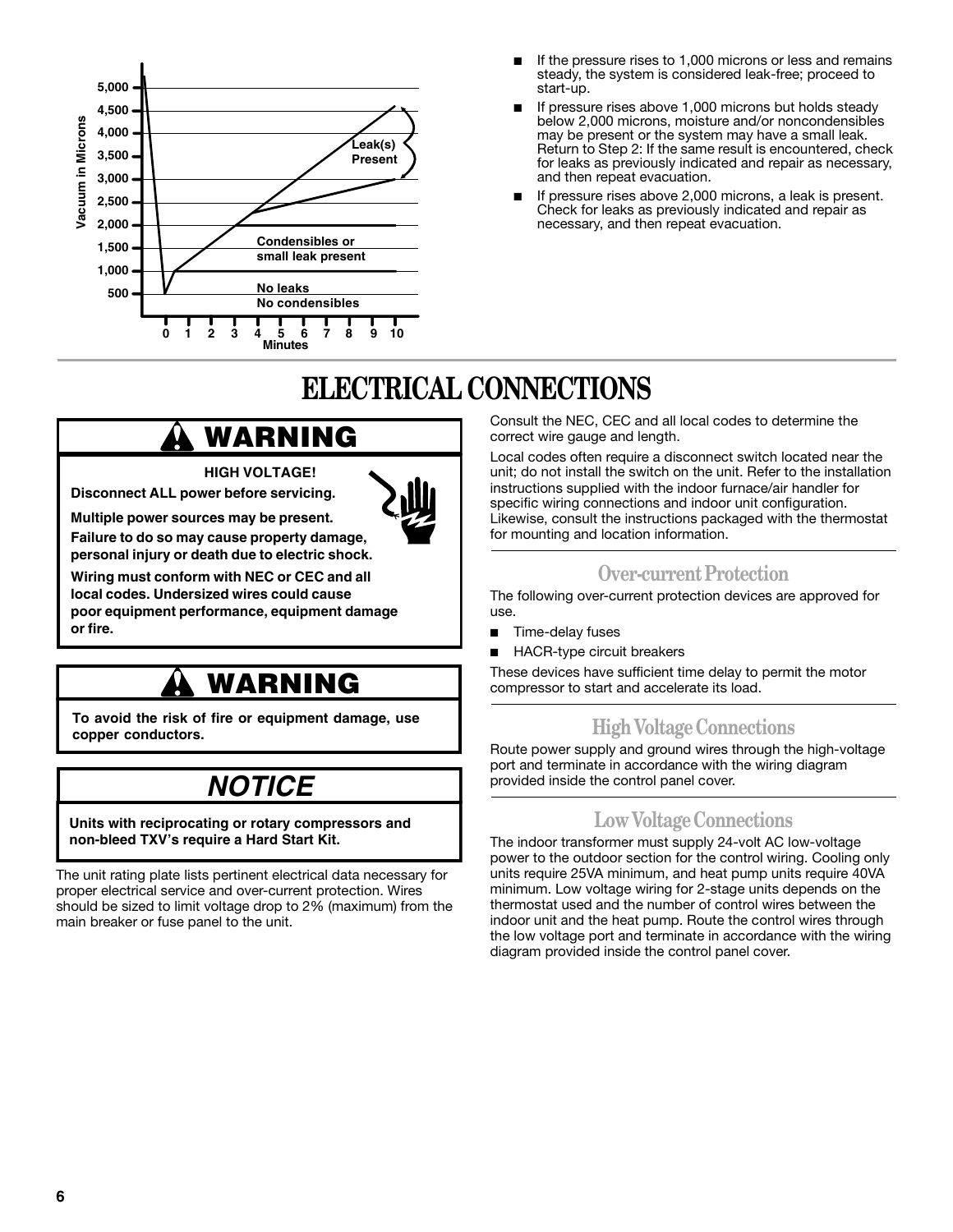#### **System Composite Diagram—Heat Pumps 10 KW and Below**



Outdoor Thermostat (Optional) Closed on Temperature Fall #18 Gauge - 6 Wire Needed When Outdoor Thermostat Is Used

#### **System Composite Diagram—Heat Pumps Above 10 KW**



Outdoor Thermostat (Optional) Closed on Temperature Fall #18 Gauge - 7 Wire Needed When 2 Outdoor Thermostats Are Used

#### **NOTES:**

EHR—Emergency Heat Relay (optional)

- **1.** Outdoor thermostat (OT-1) should be the first to close and the last to open.
- **2.** Connect the white wires and brown wires from the air handler together if OT-2 is not used.
- **3.** Remove the wire when using the outdoor thermostat.
- **4.** Terminal block markings.

**NOTE:** For 2-stage units, refer to the Installation Instructions supplied with the variable-speed indoor units for field wiring connections.

| <b>Symbol</b> | Color        | <b>Symbol</b> | Color  |
|---------------|--------------|---------------|--------|
| R             | Red          | v             | Yellow |
| BU            | Blue         | G             | Green  |
| <b>BR</b>     | <b>Brown</b> | W             | White  |
| ΟR            | Orange       |               |        |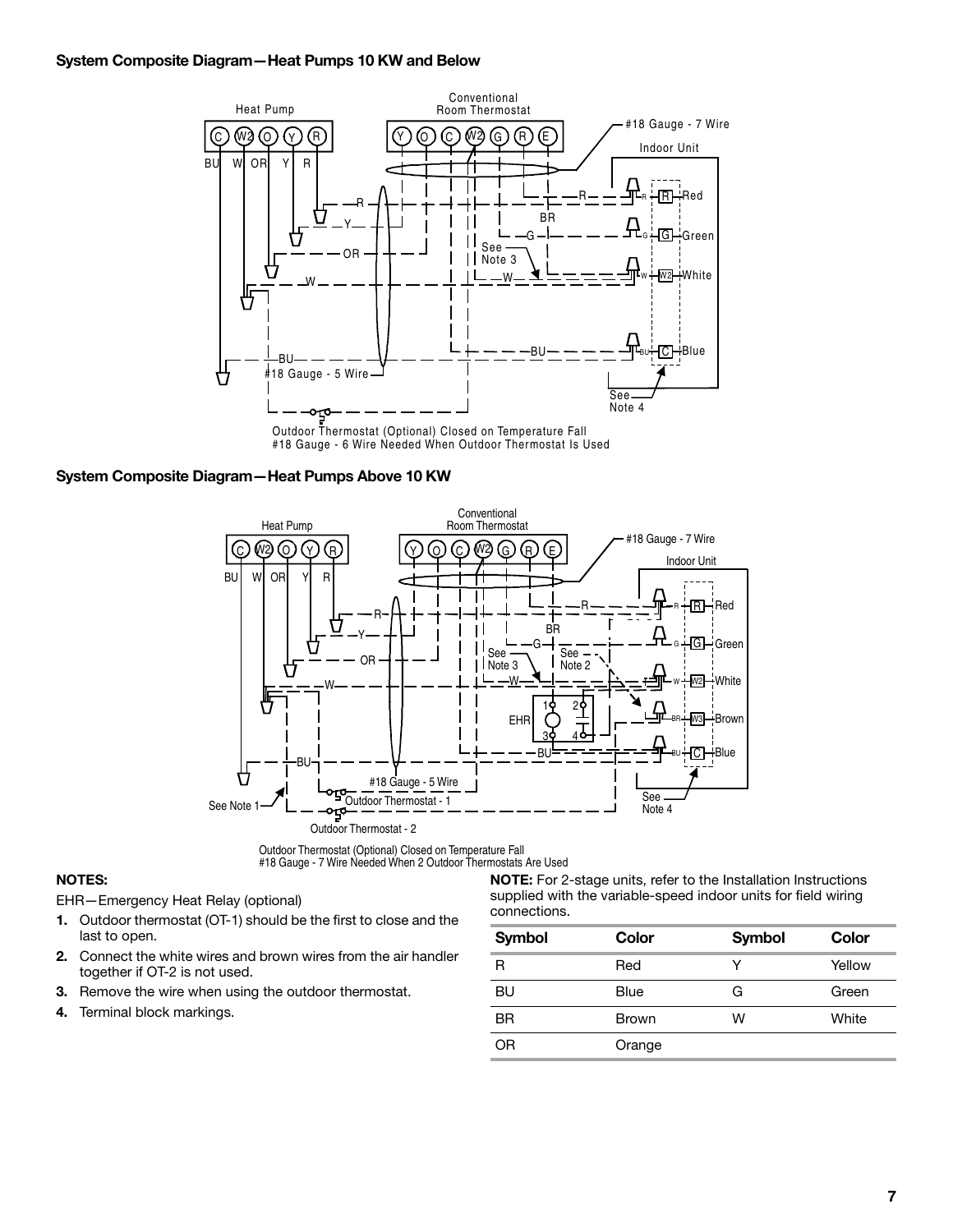## **SYSTEM START-UP**

#### **NOTES:**

- Units with crankcase heaters should have the high-voltage power energized for 24 hours prior to start-up. Heat pumps are equipped with a time/temperature defrost control with field-selectable defrost intervals of 30, 60 or 90 minutes. This setting should be adjusted at this time, if needed. The defrost control also has SmartShift™ technology, which delays compressor operation at the defrost initiation and termination. If disabling this function is desired, move the jumper from "DLY" to "NORM" on the defrost control.
- Adequate refrigerant charge for a matching evaporator and 15 ft (4.6 m) lineset is supplied with the condensing unit. If line set exceeds 15 ft (4.6 m) in length, refrigerant should be added at 0.6 oz per foot of liquid line.

**IMPORTANT:** Open the suction service valve first. If the liquid service valve is opened first, oil from the compressor may be drawn into the indoor coil TXV, restricting refrigerant flow and affecting operation of the system.

## **CAUTION**

#### **POSSIBLE REFRIGERANT LEAK**

**To avoid a possible refrigerant leak, open the service valves until the top of the stem is ¹⁄₈" (3.2 mm) from the retainer.**

When opening valves with retainers, open each valve only until the top of the stem is  $\frac{1}{8}$ " (3.2 mm) from the retainer.

**NOTE:** To avoid loss of refrigerant, do not apply pressure to the retainer.

When opening valves without a retainer, remove the service valve cap, and insert a hex wrench into the valve stem. Back out the stem by turning the hex wrench counterclockwise. Open the valve until it contacts the rolled lip of the valve body.

**NOTE:** These are not back-seating valves. It is not necessary to force the stem tightly against the rolled lip.

After the refrigerant charge has bled into the system, open the liquid service valve. The service valve cap is the secondary seal for the valves and must be properly tightened to prevent leaks. Make sure the cap is clean and apply refrigerant oil to the threads and sealing surface on the inside of the cap. Tighten the cap finger tight, and then tighten an additional  $\frac{1}{6}$  of a turn (1 wrench flat), or to the following specification, to properly seat the sealing surfaces.

- $\blacksquare$   $\frac{3}{8}$ " valve to 5 to 10 in.-lbs  $\blacksquare$   $\frac{3}{4}$ " valve to 5 to 20 in.-lbs
- $\frac{5}{8}$ " valve to 5 to 20 in.-lbs  $\frac{7}{8}$ " valve to 5 to 20 in.-lbs

**NOTE:** Do not introduce liquid refrigerant from the cylinder into the crankcase of the compressor as this may damage the compressor.

## **CAUTION**

#### **POSSIBLE REFRIGERANT LEAK**

**To avoid a possible refrigerant leak, open the service valves until the top of the stem is**  $\frac{1}{6}$  **(3.2 mm) from the retainer.**

- **1.** Break the vacuum by fully opening liquid and suction base valves.
- **2.** Set thermostat to call for cooling.
- **3.** Check indoor and outdoor fan operation and allow system to stabilize for 10 minutes for fixed orifices and 20 minutes for expansion valves.

## **FINAL CHARGE ADJUSTMENT**

**NOTE:** The outdoor temperature must be 60°F (16ºC) or higher. Set the room thermostat to COOL, the fan switch to AUTO and set the temperature control well below room temperature.

- **1.** Purge the gauge lines.
- **2.** Connect the service gauge manifold to the base valve service ports.
- **3.** Run the system (on low stage for 2-stage units) for 10 minutes to allow the pressures to stabilize.
- **4.** Check subcooling and/or superheat as detailed in the following sections.

#### **Superheat Formula = Suction Line Temperature - Saturated Suction Temperature**

**Subcooling Formula = Saturated Liquid Temperature - Liquid Line Temperature**

## **WARNING**

#### **REFRIGERANT UNDER PRESSURE!**

- **Do not overcharge system with refrigerant.**
- **Do not operate unit in a vacuum or at negative pressure.**

**Failure to follow proper procedures may cause property damage, personal injury or death.**

### **CAUTION**

**Use refrigerant certified to AHRI standards. Used refrigerant may cause compressor damage, and will void the warranty. Most portable machines cannot clean used refrigerant to meet AHRI standards.**

# **NOTICE**

**Violation of EPA regulations may result in fines or other penalties.**

### **CAUTION**

**Operating the compressor with the suction valve closed will void the warranty and cause serious compressor damage.**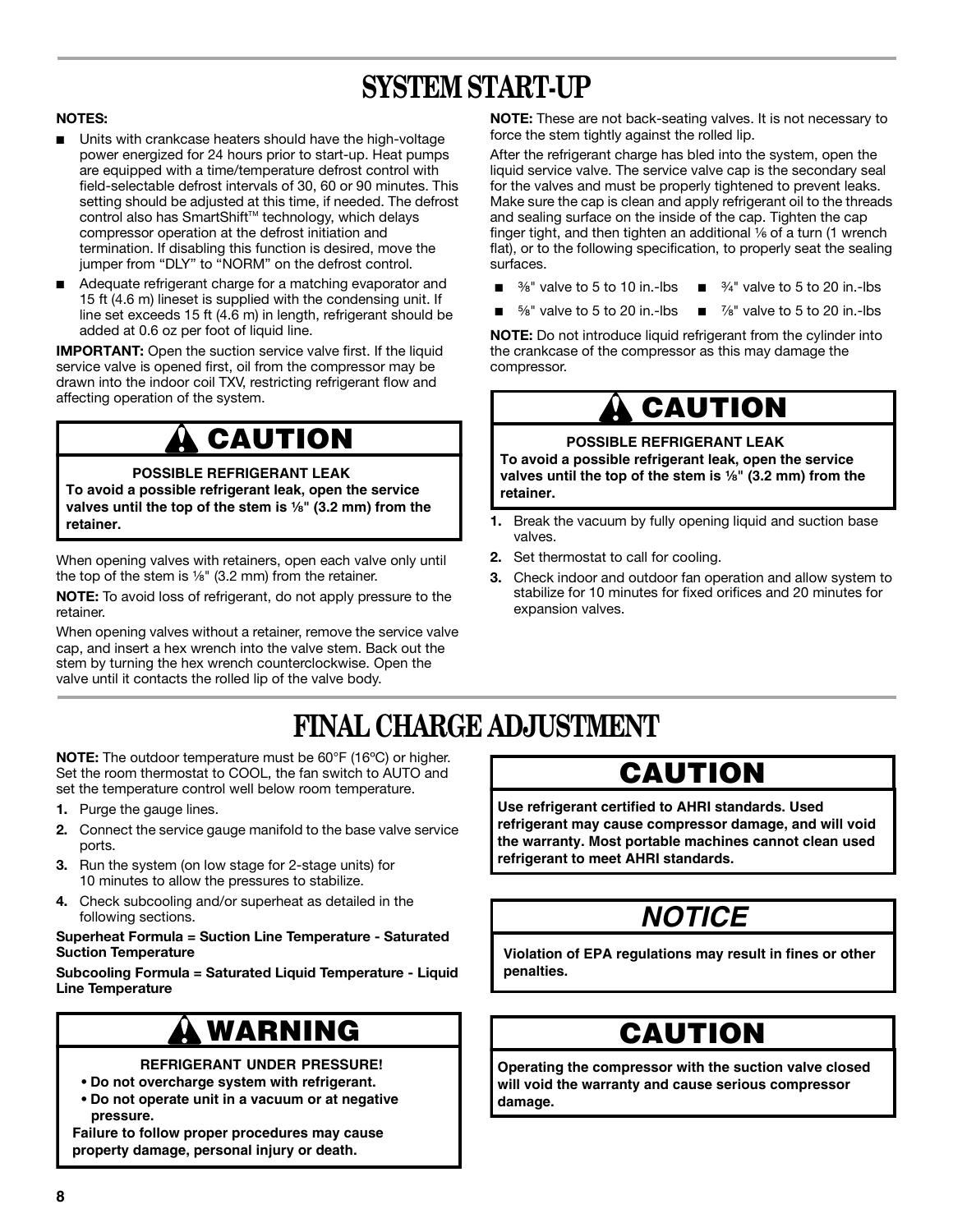| <b>System Superheat</b> |                                |     |     |    |                |            |     |    |    |
|-------------------------|--------------------------------|-----|-----|----|----------------|------------|-----|----|----|
| <b>Outdoor Dry Bulb</b> | Indoor Wet Bulb Temperature °F |     |     |    |                |            |     |    |    |
| Temperature °F          | 55                             | 57  | 59  | 61 | 63             | 65         | 67  | 69 | 71 |
| 60                      | 10                             | 13  | 17  | 20 | 23             | 26         | 29  | 30 | 31 |
| 65                      | 8                              | 11  | 14  | 16 | 19             | 22         | 26  | 27 | 29 |
| 70                      | 5                              | 8   | 10  | 13 | 15             | 19         | 23  | 24 | 25 |
| 75                      | ---                            | --- | 6   | 9  | 11             | 15         | 20  | 21 | 23 |
| 80                      | ---                            | --  |     |    | $\overline{7}$ | 12         | 17  | 18 | 20 |
| 85                      | ---                            | --- |     |    |                | 8          | 13  | 15 | 16 |
| 90                      | ---                            | --- |     |    |                | $\sqrt{5}$ | 10  | 11 | 13 |
| 95                      | ---                            | --- |     |    |                | ---        | 5   | 8  | 10 |
| 100                     | ---                            | --- |     |    |                | ---        | --- | 5  | 8  |
| 105                     | ---                            | --- |     |    |                | ---        |     |    | 5  |
| 110                     | ---                            | --- | --- |    |                | ---        | --  |    |    |
| 115                     | ---                            |     |     |    |                |            |     |    |    |

### **Fixed Orifice**

## **WARNING**

To prevent personal injury, carefully connect and<br>disconnect manifold gauge hoses. Escaping liquid **refrigerant can cause burns. Do not vent refrigerant into the atmosphere. Recover all refrigerant during system repair and before final unit disposal.**

**1.** Temporarily install the thermometer on the suction (large) line near the compressor. The thermometer should be located within 4" (10.2 cm) to 6" (15.2 cm) of the compressor. Ensure that the thermometer makes adequate contact and is insulated.

**NOTE:** An optional method is to locate the thermometer at the suction line service valve. Ensure that the thermometer makes adequate contact and is insulated.

**2.** Refer to the System Superheat chart provided for proper system superheat. Add charge to lower superheat or recover charge to raise superheat.

### **Expansion Valve System**

#### **Single Speed Application**

- **1.** Temporarily install the thermometer on both the liquid (small) and vapor (large) lines near the service valves. Ensure that there is adequate contact. Insulate the sensors well for the best possible reading. Use the liquid temperature to determine subcooling and the vapor temperature to determine superheat.
- **2.** Check subcooling and superheat. Systems with TXV application should have a subcooling of 5ºF to 9ºF and superheat of 7°F to 9 °F.

■ If the subcooling and superheat are low, adjust TXV to 7°F to 9ºF superheat. Check subcooling.

**NOTE:** To adjust the superheat, turn the valve stem clockwise to increase and counterclockwise to decrease.

- If the subcooling is low and the superheat is high, add charge to raise the subcooling to 5ºF to 9ºF. Check superheat.
- If subcooling and superheat are high, adjust TXV valve to 7ºF to 9ºF superheat. Check subcooling.
- If subcooling is high and superheat is low, adjust TXV valve to 7ºF to 9ºF superheat and remove charge to lower the subcooling to 5ºF to 9ºF.

**NOTE:** Do not adjust the charge based on the suction pressure unless there is a gross undercharge.

### **2-Stage Application**

- **1.** Temporarily install the thermometer on both the liquid (small) and vapor (large) lines near the service valves. Ensure that there is adequate contact. Insulate the sensors well for the best possible reading. Use the liquid temperature to determine subcooling and the vapor temperature to determine superheat.
- **2.** Check the subcooling and superheat. Systems with TXV application should have a subcooling of 5ºF to 9ºF and superheat of 7ºF to 9ºF.
	- If the subcooling and superheat are low, adjust TXV to 7°F to 9ºF superheat. Check subcooling. **NOTE:** To adjust the superheat, turn the valve stem clockwise to increase and counterclockwise to decrease.
	- If the subcooling is low and the superheat is high, add charge to raise the subcooling to 5ºF to 9ºF. Check superheat.
	- If subcooling and superheat are high, adjust TXV valve to 7ºF to 9ºF superheat. Check subcooling.
	- If subcooling is high and superheat is low, adjust TXV valve to 7°F to 9°F superheat and remove charge to lower the subcooling to 5ºF to 9ºF.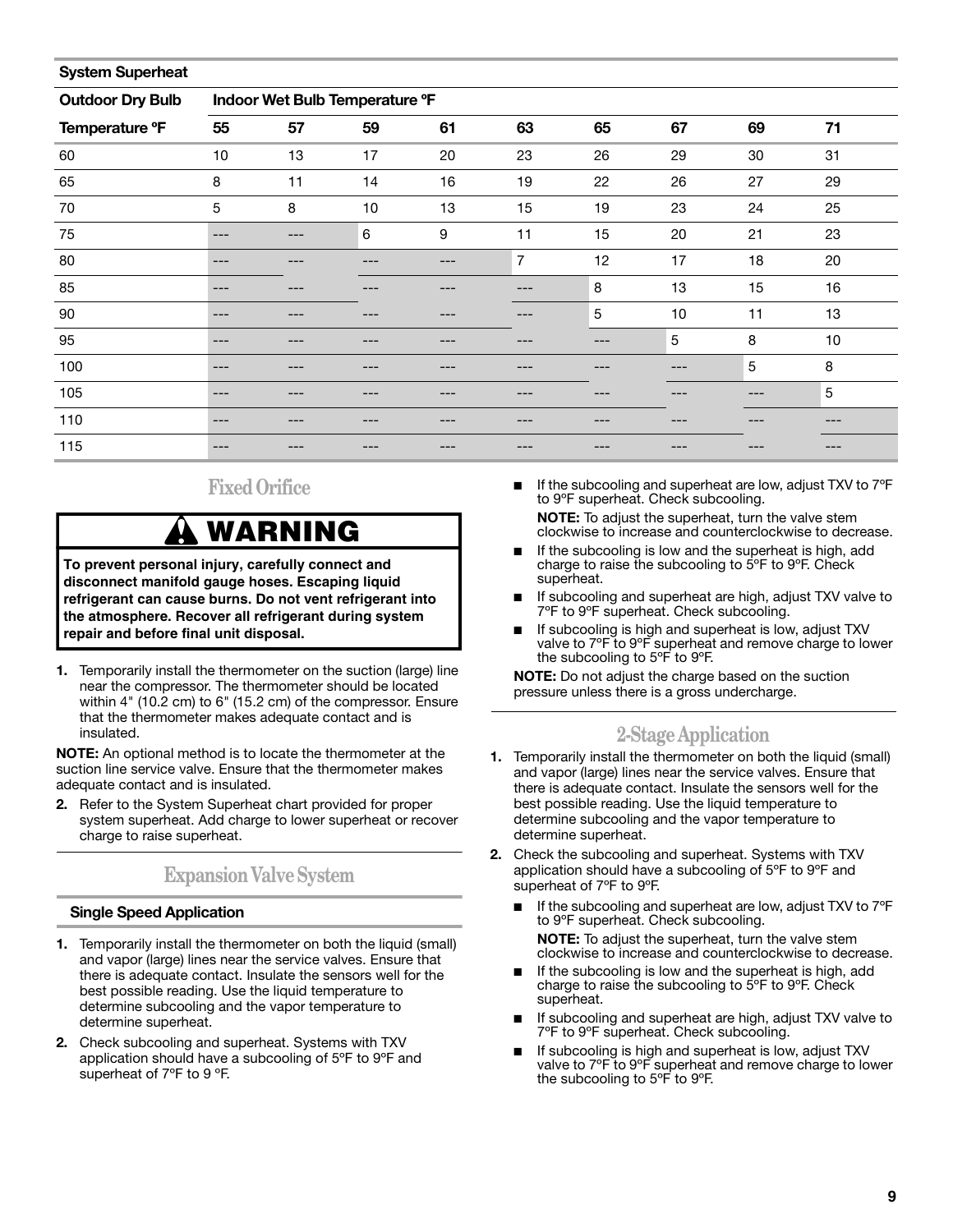#### **NOTES:**

- Do not adjust the charge based on the suction pressure unless there is a gross undercharge.
- Check the Schrader ports for leaks and tighten valve cores if necessary. Install caps finger tight.

### **Heat Pump—Heating Cycle**

The proper method of charging a heat pump in the heat mode is by weight with the additional charge adjustments for line size, line length and other system components. Make final charge adjustments in the cooling cycle.

#### **Saturated Suction Pressure Temperature**

| <b>Suction Pressure</b> | Saturated Suction Temperature °F | <b>Suction Pressure</b> | Saturated Suction Temperature °F |
|-------------------------|----------------------------------|-------------------------|----------------------------------|
| <b>PSIG</b>             | <b>R-410A</b>                    | <b>PSIG</b>             | <b>R-410A</b>                    |
| 50                      |                                  | 78                      | 20                               |
| 52                      | 3                                | 80                      | 21                               |
| 54                      | 4                                | 85                      | 24                               |
| 56                      | 6                                | 90                      | 26                               |
| 58                      | $\overline{7}$                   | 95                      | 29                               |
| 60                      | 8                                | 100                     | 31                               |
| 62                      | 10                               | 110                     | 36                               |
| 64                      | 11                               | 120                     | 41                               |
| 66                      | 13                               | 130                     | 45                               |
| 68                      | 14                               | 140                     | 49                               |
| 70                      | 15                               | 150                     | 53                               |
| 72                      | 16                               | 160                     | 56                               |
| 74                      | 17                               | 170                     | 60                               |
| 76                      | 19                               |                         |                                  |

**NOTE:** Subcooling = Saturated Liquid Temperature - Liquid Line Temperature

#### **Saturated Liquid Pressure Temperature**

| <b>Liquid Pressure</b> | Saturated Liquid Temperature °F | <b>Liquid Pressure</b> | Saturated Liquid Temperature °F |
|------------------------|---------------------------------|------------------------|---------------------------------|
| <b>PSIG</b>            | <b>R-410A</b>                   | <b>PSIG</b>            | <b>R-410A</b>                   |
| 200                    | 70                              | 375                    | 112                             |
| 210                    | 73                              | 405                    | 118                             |
| 220                    | 76                              | 415                    | 119                             |
| 225                    | 78                              | 425                    | 121                             |
| 235                    | 80                              | 435                    | 123                             |
| 245                    | 83                              | 445                    | 125                             |
| 255                    | 85                              | 475                    | 130                             |
| 265                    | 88                              | 500                    | 134                             |
| 275                    | 90                              | 525                    | 138                             |
| 285                    | 92                              | 550                    | 142                             |
| 295                    | 95                              | 575                    | 145                             |
| 305                    | 97                              | 600                    | 149                             |
| 325                    | 101                             | 625                    | 152                             |
| 355                    | 108                             |                        |                                 |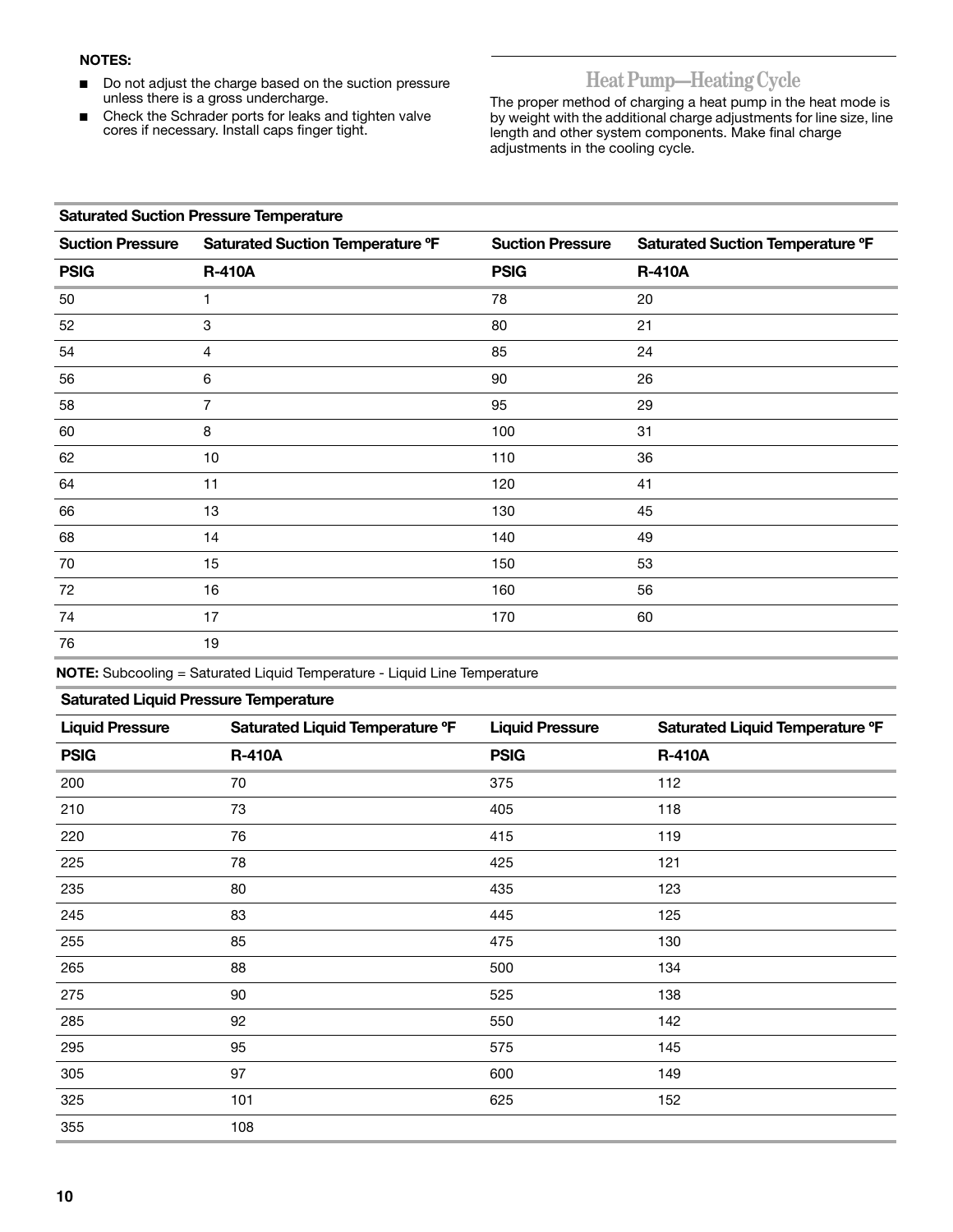## **TROUBLESHOOTING INFORMATION**

| <b>No Cooling/Heating</b>             | <b>Cause/Test Method and/or Solution</b>                                                    |
|---------------------------------------|---------------------------------------------------------------------------------------------|
| System will not start.                | Power failure. Test voltage.<br>■                                                           |
|                                       | Blown fuse. Inspect fuse size and type. Replace, if needed.                                 |
|                                       | Loose connection. Inspect connection. Tighten if needed.<br>■                               |
|                                       | Shorted or broken wires. Test circuits with ohmmeter. Replace if needed.<br>∎               |
|                                       | Faulty thermostat. Test continuity of thermostat and wiring. Replace, if needed.<br>■       |
|                                       | Faulty transformer. Check control circuit with voltmeter. Replace, if needed.               |
| Compressor will not start-fan runs. ■ | Shorted or broken wires. Test circuits with ohmmeter. Replace if needed.                    |
|                                       | Shorted or open capacitor. Test capacitor.<br>∎                                             |
|                                       | Internal compressor overload open. Test continuity of overload.<br>ш                        |
|                                       | Shorted or grounded compressor. Test motor windings.                                        |
|                                       | Compressor stuck. Use test cord.                                                            |
|                                       | Low voltage. Test voltage.<br>■                                                             |
| Compressor and condenser fan will ■   | <b>Blown fuse.</b> Inspect fuse size and type. Replace, if needed.                          |
| not start.                            | Shorted or broken wires. Test circuits with ohmmeter. Replace if needed.<br>■               |
|                                       | Faulty thermostat. Test continuity of thermostat and wiring. Replace, if needed.<br>■       |
|                                       | Faulty transformer. Check control circuit with voltmeter. Replace, if needed.               |
|                                       | Faulty compressor contactor. Test continuity of coil and contacts. Replace, if needed.<br>■ |
| Evaporator fan will not start.        | Blown fuse. Inspect fuse size and type. Replace, if needed.<br>■                            |
|                                       | Loose connection. Inspect connection. Tighten if needed.<br>■                               |
|                                       | Shorted or broken wires. Test circuits with ohmmeter. Replace if needed.<br>∎               |
|                                       | Open fan overload. Test continuity of overloads.<br>■                                       |
|                                       | Faulty thermostat. Test continuity of thermostat and wiring. Replace, if needed.            |
|                                       | Shorted or open capacitor. Test capacitor.                                                  |
|                                       | Faulty fan relay. Test continuity of coil and contacts.                                     |
|                                       | Open control circuit. Test control circuit with voltmeter.                                  |
|                                       | Faulty evaporator fan motor. Repair or replace.<br>■                                        |
| Condenser fan will not start.         | Shorted or broken wires. Test circuits with ohmmeter. Replace if needed.<br>п               |
|                                       | Open fan overload. Test continuity of overloads.<br>■                                       |
|                                       | Shorted or open capacitor. Test capacitor.<br>■                                             |
|                                       | Faulty compressor contactor. Test continuity of coil and contacts. Replace, if needed.      |
|                                       | Shorted or grounded fan motor. Test motor windings.                                         |
|                                       |                                                                                             |

■ **Faulty defrost control.** Test control.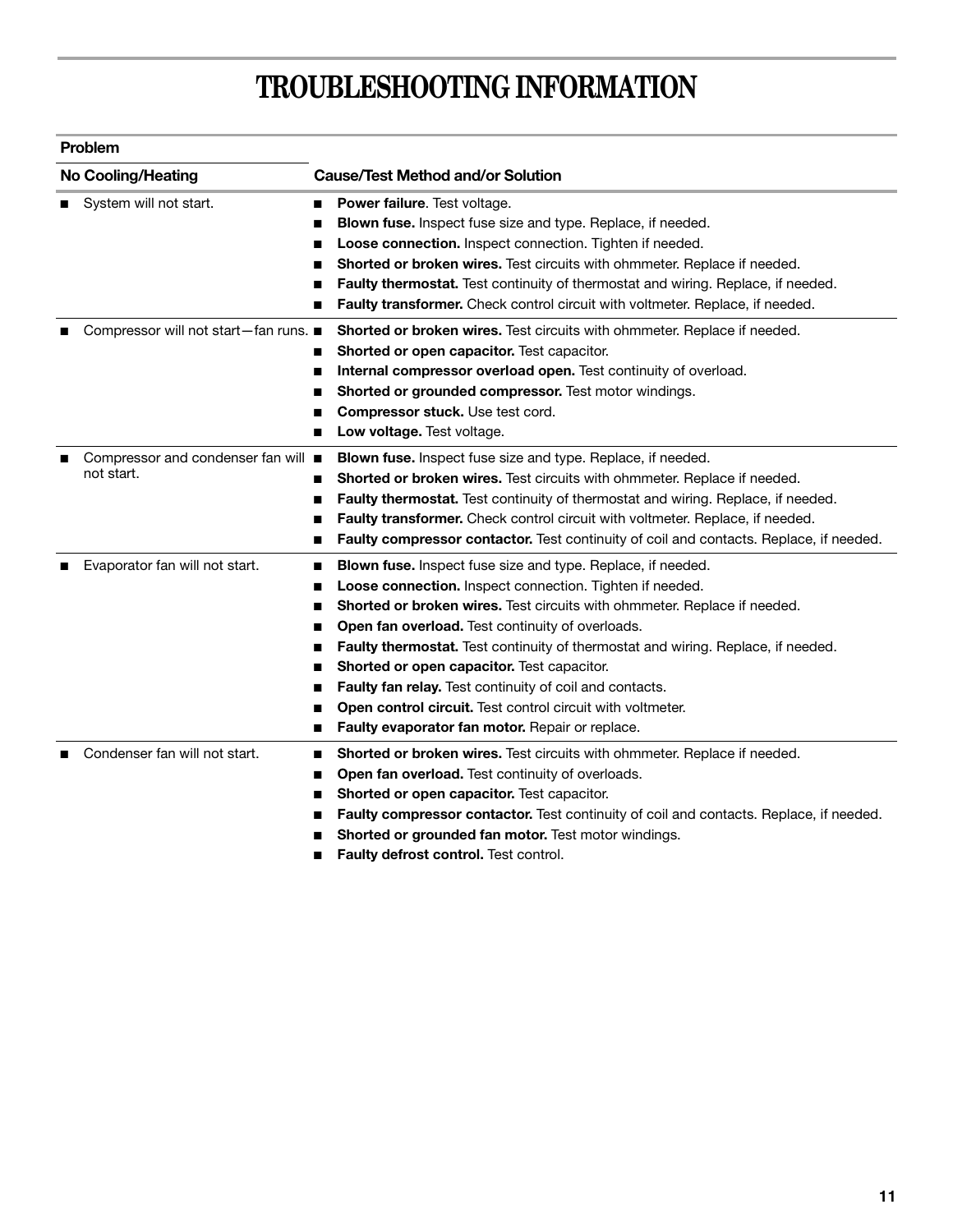| Problem                                             |                                                                                                                                                                                                                                                                                                                                                                                                                                                                                                                                                                                                                                                                                                                                                                                                                                                                                                                                                                                                                                                                         |
|-----------------------------------------------------|-------------------------------------------------------------------------------------------------------------------------------------------------------------------------------------------------------------------------------------------------------------------------------------------------------------------------------------------------------------------------------------------------------------------------------------------------------------------------------------------------------------------------------------------------------------------------------------------------------------------------------------------------------------------------------------------------------------------------------------------------------------------------------------------------------------------------------------------------------------------------------------------------------------------------------------------------------------------------------------------------------------------------------------------------------------------------|
| <b>No Cooling/Heating</b>                           | <b>Cause/Test Method and/or Solution</b>                                                                                                                                                                                                                                                                                                                                                                                                                                                                                                                                                                                                                                                                                                                                                                                                                                                                                                                                                                                                                                |
| Compressor runs-goes off on<br>overload.            | Loose connection. Inspect connection. Tighten if needed.<br>■<br>Shorted or broken wires. Test circuits with ohmmeter. Replace if needed.<br>Shorted or open capacitor. Test capacitor.<br>Shorted or grounded compressor. Test motor windings.<br>Compressor stuck. Use test cord.<br>■<br>Faulty compressor contactor. Test continuity of coil and contacts. Replace, if needed.<br>■<br>Low voltage. Test voltage.<br>Overcharge of refrigerant. Recover part of charge.<br>Dirty outdoor coil. Inspect coil and clean, if needed.<br>Improperly located thermostat. Relocate thermostat.<br>■<br>Wrong type of expansion valve. Replace valve.<br>■<br>Expansion valve restricted. Remove restriction or replace valve.<br>■<br>Undersized expansion valve. Replace valve.<br>Inoperative expansion valve. Check valve operation. Replace if needed.<br>Faulty reversing valve. Replace valve or solenoid.                                                                                                                                                          |
| Compressor cycles on overload.                      | Shorted or open capacitor. Test capacitor.<br>■<br><b>Compressor stuck.</b> Use test cord.<br>Low voltage. Test voltage.<br>Improper cooling anticipator. Check resistance of anticipator.<br>■<br>Shortage of refrigerant. Test for leaks. Add refrigerant.<br>■<br>Restricted liquid line. Replace restricted part.<br>Overcharge of refrigerant. Recover part of charge.<br>Dirty outdoor coil. Inspect coil and clean, if needed.<br>Noncondensibles. Recover charge. Evacuate and recharge.<br>■<br>Recirculation of condensing air. Remove obstruction to airflow.<br>■<br>Wrong type of expansion valve. Replace valve.<br>■<br>Expansion valve restricted. Remove restriction or replace valve.<br>Undersized expansion valve. Replace valve.                                                                                                                                                                                                                                                                                                                   |
| <b>Unsatisfactory Cooling/Heating</b>               |                                                                                                                                                                                                                                                                                                                                                                                                                                                                                                                                                                                                                                                                                                                                                                                                                                                                                                                                                                                                                                                                         |
| System runs continuously-little<br>cooling/heating. | Shortage of refrigerant. Test for leaks. Add refrigerant.<br><b>Restricted liquid line.</b> Replace restricted part.<br>Open element or limit on electric heater (heating only). Test heater element and<br>controls.<br>Dirty air filter. Inspect filter; clean or replace as needed.<br>Dirty indoor coil. Inspect coil and clean, if needed.<br>Not enough air across indoor coil. Check blower speed. Check duct static pressure and<br>■<br>filter.<br>Infiltration of outdoor air. Check windows, doors, vent fans, etc.<br>System undersized. Refigure cooling load.<br>Broken valves. Test compressor efficiency.<br>■<br>Inefficient compressor. Test compressor efficiency.<br>■<br>Wrong type of expansion valve. Replace valve.<br>Expansion valve restricted. Remove restriction or replace valve.<br>Oversized expansion valve. Replace valve.<br>Undersized expansion valve. Replace valve.<br>Inoperative expansion valve. Check valve operation. Replace if needed.<br>Flowrator not seating properly. Check flowrator and seat, or replace flowrator. |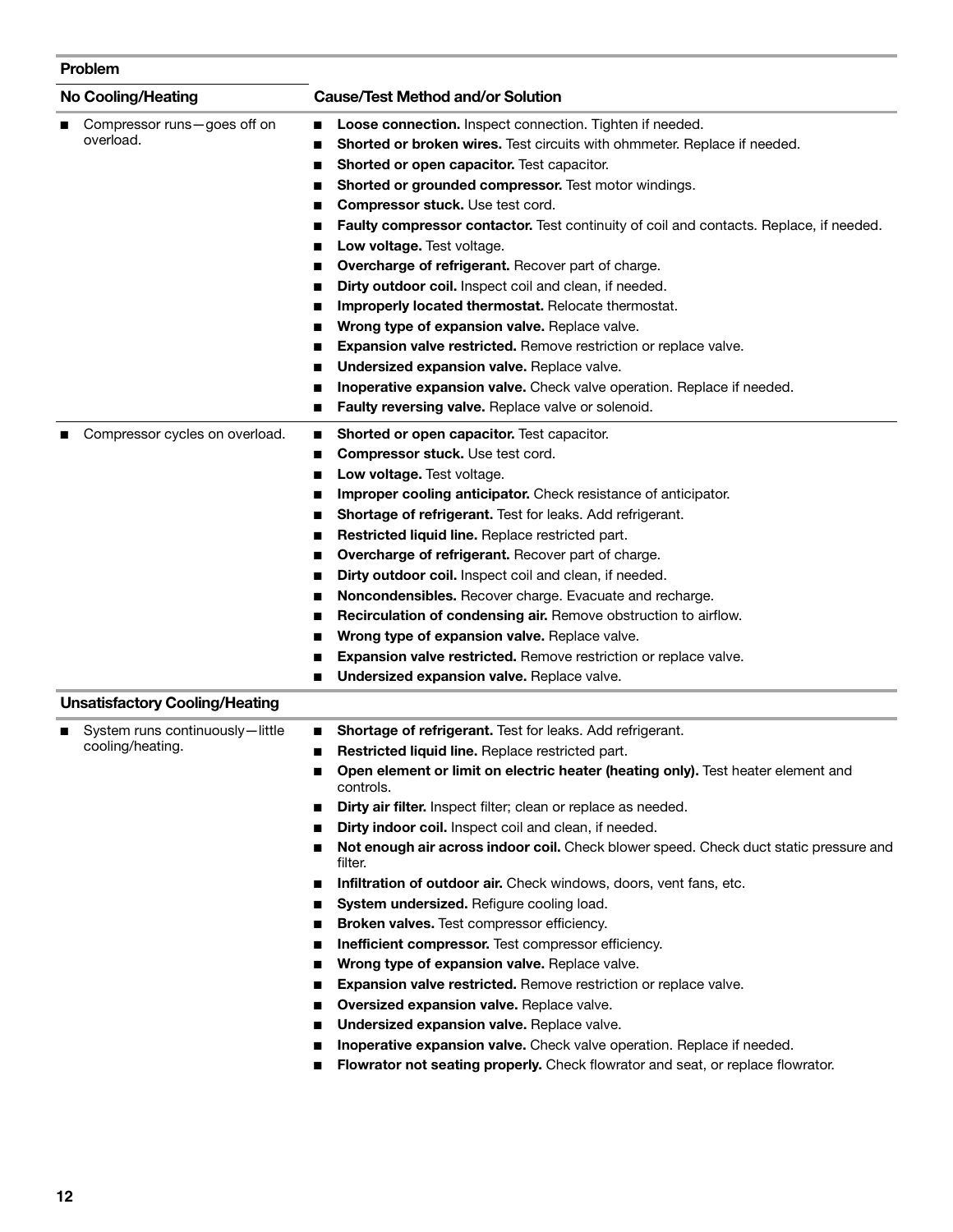#### **Problem**

| <b>No Cooling/Heating</b>                                | <b>Cause/Test Method and/or Solution</b>                                                                                                                                                                                                                                                                                                                                                                                                                                                                                                                                                                                                                               |
|----------------------------------------------------------|------------------------------------------------------------------------------------------------------------------------------------------------------------------------------------------------------------------------------------------------------------------------------------------------------------------------------------------------------------------------------------------------------------------------------------------------------------------------------------------------------------------------------------------------------------------------------------------------------------------------------------------------------------------------|
| Too cool/warm and then too warm/<br>cool.                | Faulty thermostat. Test continuity of thermostat and wiring. Replace, if needed.<br>п<br>Improper cooling anticipator. Check resistance of anticipator.<br>Improperly located thermostat. Relocate thermostat.<br>Airflow unbalanced. Readjust air volume dampers.                                                                                                                                                                                                                                                                                                                                                                                                     |
| Not cool enough on warm days.                            | Dirty air filter. Inspect filter; clean or replace as needed.<br>п<br>Dirty indoor coil. Inspect coil and clean, if needed.<br>Not enough air across indoor coil. Check blower speed. Check duct static pressure and<br>■<br>filter.<br>Noncondensibles. Recover charge. Evacuate and recharge.<br>Recirculation of condensing air. Remove obstruction to airflow.<br>п                                                                                                                                                                                                                                                                                                |
|                                                          | Infiltration of outdoor air. Check windows, doors, vent fans, etc.<br>п<br>System undersized. Refigure cooling load.<br>■<br>Wrong type of expansion valve. Replace valve.<br>Expansion valve restricted. Remove restriction or replace valve.<br>Undersized expansion valve. Replace valve.                                                                                                                                                                                                                                                                                                                                                                           |
| Certain areas too cool, others too<br>warm.              | Dirty air filter. Inspect filter; clean or replace as needed.<br>п<br>Dirty indoor coil. Inspect coil and clean, if needed.<br>п<br>Not enough air across indoor coil. Check blower speed. Check duct static pressure and<br>п<br>filter.<br>Infiltration of outdoor air. Check windows, doors, vent fans, etc.<br>Airflow unbalanced. Readjust air volume dampers.<br>■                                                                                                                                                                                                                                                                                               |
| Compressor is noisy.                                     | Overcharge of refrigerant. Recover part of charge.<br>п<br>Broken internal parts. Replace compressor.<br>Broken valves. Test compressor efficiency. Replace if needed.<br>п<br>Expansion valve bulb loose. Tighten bulb bracket.<br>Loose hold-down bolts. Tighten bolts.<br>■                                                                                                                                                                                                                                                                                                                                                                                         |
| Heating Only-System runs-blows ■<br>cold air in heating. | Internal compressor overload open. Test continuity of overload.<br>Compressor stuck. Use test cord.<br>■<br>Shortage of refrigerant. Test for leaks. Add refrigerant.<br>Open element or limit on electric heater (heating only). Test heater element and<br>controls.<br>Overcharge of refrigerant. Recover part of charge.<br>Noncondensibles. Recover charge. Evacuate and recharge.<br>Broken internal parts. Replace compressor.<br>п<br>Inefficient compressor. Test compressor efficiency.<br>п<br>Faulty reversing valve. Replace valve or solenoid.<br>п<br>Faulty defrost control. Test control.<br>■<br>Faulty defrost thermostat. Test defrost thermostat. |
| Heating Only-Unit will not<br>terminate defrost.         | Faulty reversing valve. Replace valve or solenoid.<br>■<br>Faulty defrost control. Test control.<br>Faulty defrost thermostat. Test defrost thermostat.<br>п                                                                                                                                                                                                                                                                                                                                                                                                                                                                                                           |
| Heating Only-Unit will not defrost. ■                    | Faulty reversing valve. Replace valve or solenoid.<br>Faulty defrost control. Test control.<br>Equity defrest thermestat. Test defrest thermestat                                                                                                                                                                                                                                                                                                                                                                                                                                                                                                                      |

**Faulty defrost thermostat.** Test defrost thermostat.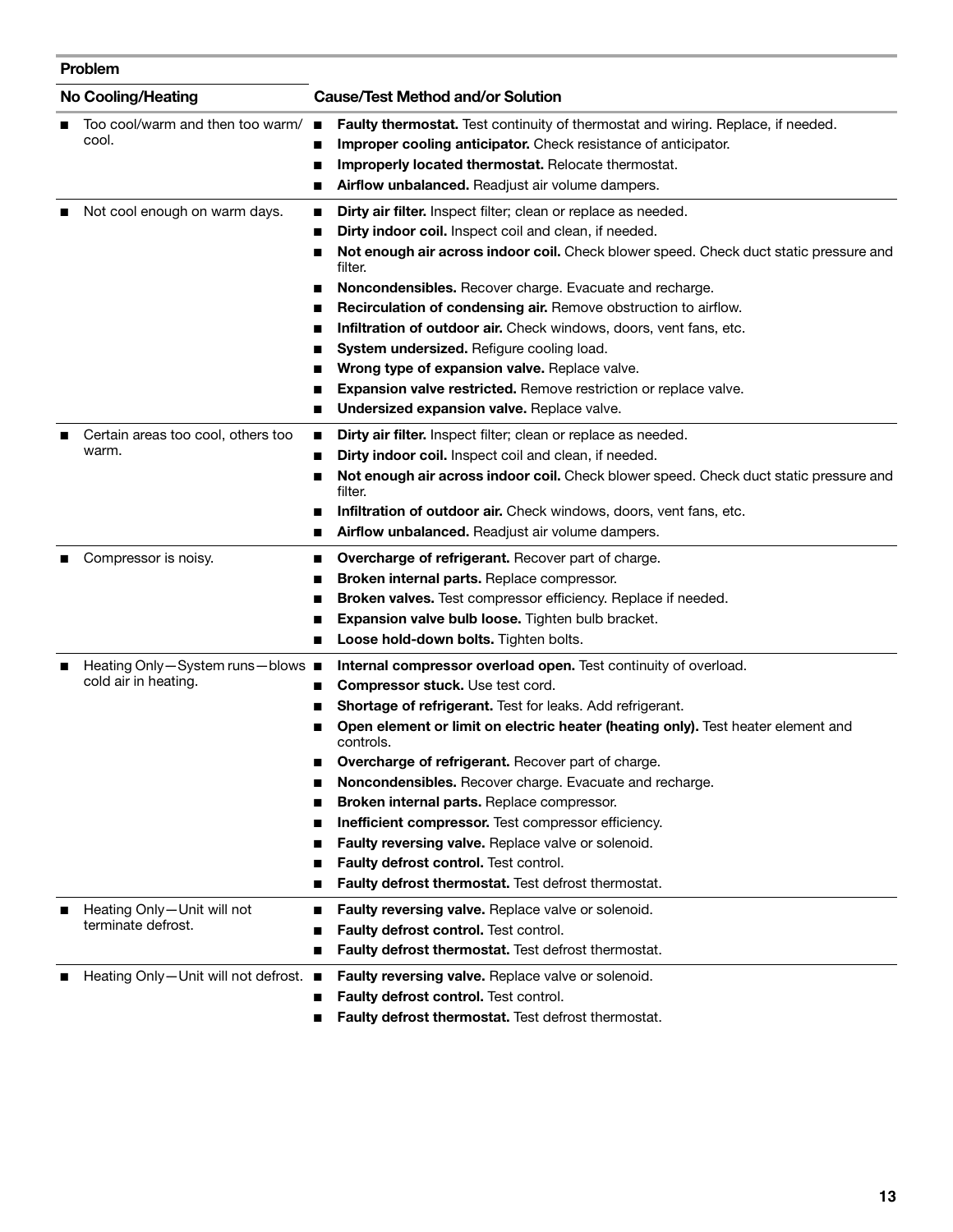| Problem |                                   |                                                                                                       |
|---------|-----------------------------------|-------------------------------------------------------------------------------------------------------|
|         | <b>No Cooling/Heating</b>         | <b>Cause/Test Method and/or Solution</b>                                                              |
|         | <b>System Operating Pressures</b> |                                                                                                       |
|         | Low suction pressure.             | Faulty evaporator fan motor. Repair or replace.<br>■                                                  |
|         |                                   | Shortage of refrigerant. Test for leaks. Add refrigerant.                                             |
|         |                                   | Restricted liquid line. Replace restricted part.                                                      |
|         |                                   | Dirty air filter. Inspect filter; clean or replace as needed.                                         |
|         |                                   | Dirty indoor coil. Inspect coil and clean, if needed.<br>ш                                            |
|         |                                   | Not enough air across indoor coil. Check blower speed. Check duct static pressure and<br>■<br>filter. |
|         |                                   | Dirty outdoor coil (heating only). Inspect coil and clean, if needed.                                 |
|         |                                   | Wrong type of expansion valve. Replace valve.                                                         |
|         |                                   | Expansion valve restricted. Remove restriction or replace valve.                                      |
|         |                                   | Undersized expansion valve. Replace valve.                                                            |
|         |                                   | Inoperative expansion valve. Check valve operation. Replace if needed.                                |
|         |                                   | Faulty defrost control (heating only). Test control.                                                  |
|         |                                   | Faulty defrost thermostat (heating only). Test defrost thermostat.                                    |
|         | Low head pressure.                | Shortage of refrigerant. Test for leaks. Add refrigerant.<br>■                                        |
|         |                                   | Restricted liquid line. Replace restricted part.                                                      |
|         |                                   | Too much air across indoor coil (heating only). Reduce blower speed.                                  |
|         |                                   | Broken valves. Test compressor efficiency. Replace if needed.<br>п                                    |
|         |                                   | Inefficient compressor. Test compressor efficiency.<br>п                                              |
|         |                                   | Wrong type of expansion valve. Replace valve.<br>■                                                    |
|         |                                   | Expansion valve restricted. Remove restriction or replace valve.<br>■                                 |
|         |                                   | Faulty reversing valve (heating only). Replace valve or solenoid.<br>■                                |
|         |                                   | Faulty defrost control (heating only). Test control.<br>■                                             |
|         |                                   | Faulty defrost thermostat (heating only). Test defrost thermostat.<br>ш                               |
|         |                                   | Flowrator not seating properly. Check flowrator and seat, or replace flowrator.<br>■                  |
|         | High suction pressure.            | Too much air across indoor coil. Reduce blower speed.<br>п                                            |
|         |                                   | Overcharge of refrigerant. Recover part of charge.<br>п                                               |
|         |                                   | Broken valves. Test compressor efficiency. Replace if needed.<br>■                                    |
|         |                                   | Inefficient compressor. Test compressor efficiency.<br>■                                              |
|         |                                   | Expansion valve bulb loose. Tighten bulb bracket.                                                     |
|         |                                   | Faulty reversing valve (heating only). Replace valve or solenoid.                                     |
|         |                                   | Faulty defrost thermostat (heating only). Test defrost thermostat.                                    |
|         |                                   |                                                                                                       |

■ **Flowrator not seating properly.** Check flowrator and seat, or replace flowrator.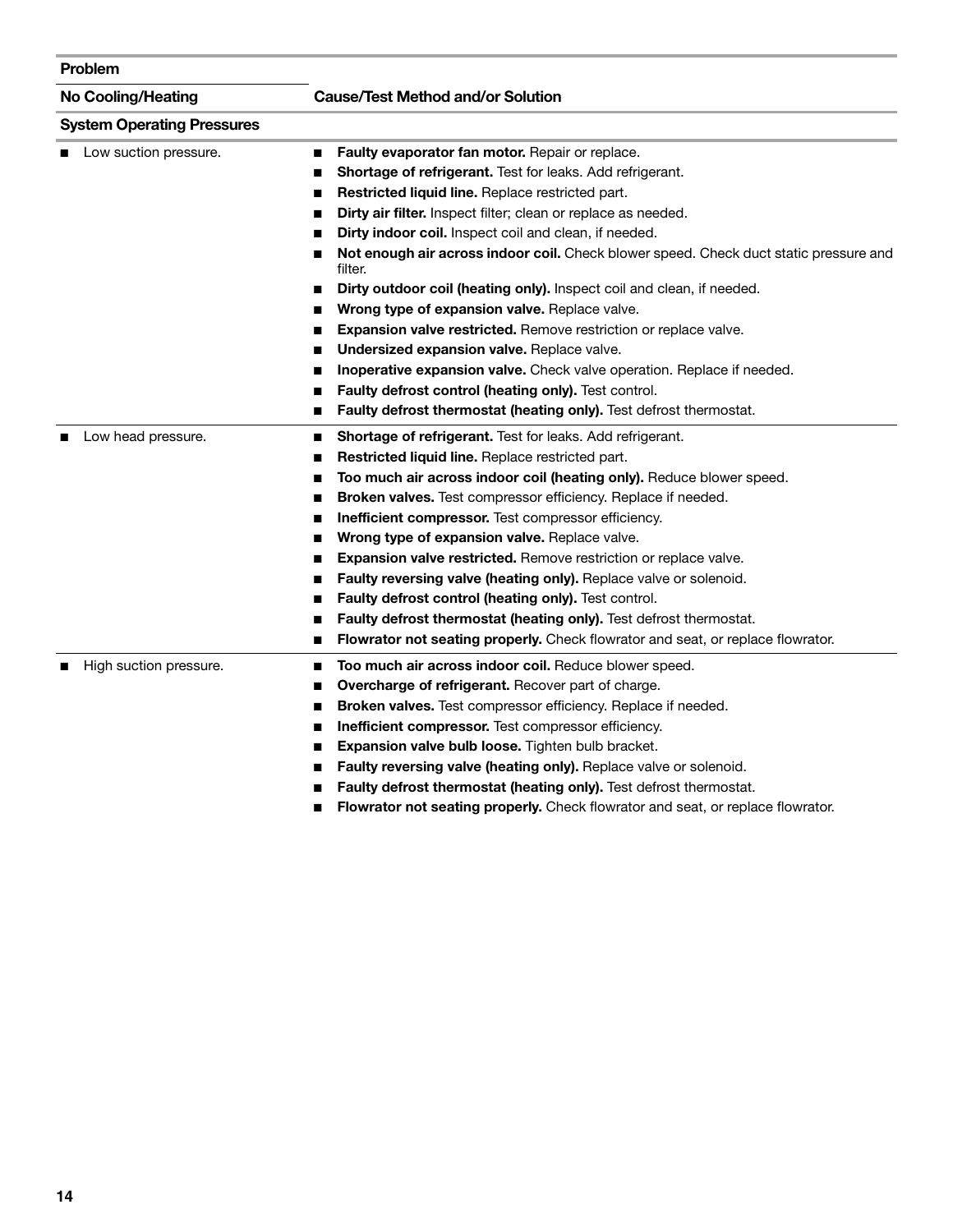#### **Problem**

| <b>No Cooling/Heating</b> | <b>Cause/Test Method and/or Solution</b>                                                                        |
|---------------------------|-----------------------------------------------------------------------------------------------------------------|
| High head pressure.       | Faulty evaporator fan motor (heating only). Repair or replace.<br>■                                             |
|                           | <b>Shorted or grounded fan motor.</b> Test motor windings.<br>■                                                 |
|                           | Restricted liquid line. Replace restricted part.                                                                |
|                           | <b>Dirty air filter (heating only).</b> Inspect filter; clean or replace as needed.<br>■                        |
|                           | Dirty indoor coil (heating only). Inspect coil and clean, if needed.                                            |
|                           | Not enough air across indoor coil (heating only). Check blower speed. Check duct<br>static pressure and filter. |
|                           | <b>Overcharge of refrigerant.</b> Recover part of charge.                                                       |
|                           | <b>Dirty outdoor coil.</b> Inspect coil and clean, if needed.<br>■                                              |
|                           | <b>Noncondensibles.</b> Recover charge. Evacuate and recharge.<br>■                                             |
|                           | <b>Recirculation of condensing air.</b> Remove obstruction to airflow.<br>■                                     |
|                           | Wrong type of expansion valve (heating only). Replace valve.<br>■                                               |
|                           | <b>Expansion valve restricted.</b> Remove restriction or replace valve.                                         |
|                           | <b>Oversized expansion valve.</b> Replace valve.                                                                |
|                           | <b>Faulty reversing valve (heating only).</b> Replace valve or solenoid.                                        |
|                           | <b>Faulty defrost control (heating only).</b> Test control.                                                     |
|                           | <b>Faulty defrost thermostat (heating only).</b> Test defrost thermostat.                                       |

### **COOLS**

**Units with reciprocating or rotary compressors and non-bleed TXV's require a Hard Start Kit.**